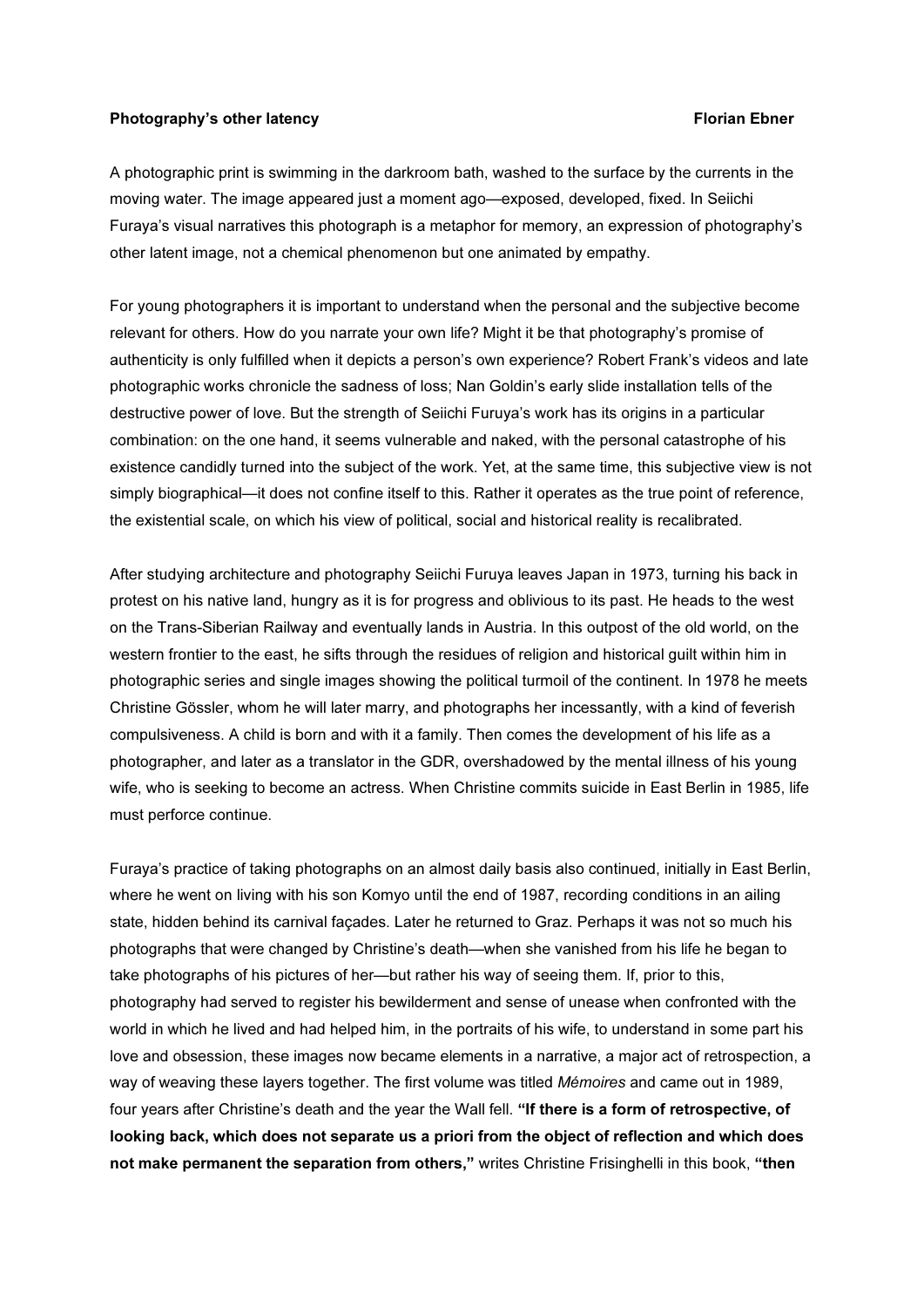this is it: the act of retrospection being allowed to itself become the subject of the work." $^{\mathsf{1}}$ In this way she defines the essenti al characteristic of Furaya's incipient work with memory, which will find a rich variety of forms in the books and exhibitions that follow.

His backward gaze lands on photo series or individual pictures, on portraits of Christine and shots of Komyo, family snaps, still lifes, objects, landscapes, media images and street scenes, whose symbolic character is sufficiently associative and open to be integrated into this narrative of remembering. The present has as much a place in the telling of this story as do sources from the past. Thus in 1995— Mémoires he shows portraits of Bosnian refugees, whom he had recently photographed in a reception centre: a gesture whose meaning may be, "What is my suffering beside that of others?" In the volume Mémoires 1983, designed and edited by him in 2006, Christine's in some respects excruciating diary entries form a parallel narrative, dovetailing with a year's worth of images that run through the period in which her illness flared up. The final book Mémoires 1984–1987 appeared in 2010, more than twenty-five years after Christine's death and twenty years after the fall of the GDR. Originally conceived as a three-volume project, Zuhause in Berlin-Ost (At Home in East Berlin) links the final images of family togetherness with shots of a state that has in the meantime vanished. A strange coincidence of history, as Einar Schleef laconically states in the accompanying text: "October 7th. The Anniversary of the Republic. She jumps out of the window. A sea of flowers. Thousands cheer. The ambulance doesn't arrive till two hours later. It has been held up by the demonstration.— If when whv."2

But Seiichi Furuya's ongoing work with remembering also reflects photography's own narratives and its changing languages: the photo book culture of the last twenty years; in the 90s, prints being hung in the manner of a layout, running across the walls in clusters of images; and now most recently the return to slide projection, which emphasizes the narrative style of Furuya's Mémoires project.

As suggested at the start, Seiichi Furuya belongs to a generation of photographers allied to an existentialist dialectic: on the one hand, the continual, almost obsessive recording of what life is made up of, right through to the catastrophe which photography is unable to avert but can only register. On the other hand, the retelling of this story in the subjunctive: *Might have*  $\dots$  *if*  $\dots$  *why*.

<sup>&</sup>lt;sup>1</sup> Christine Frisinghelli, "Dem fernen Betrachter", in: Seiichi Furuya, Mémoires 1978 - 1988, Graz, 1989, p .99

<sup>&</sup>lt;sup>2</sup> Einar Schleef, SCHWARZ ROT GOLD, in: Seiichi Furuya, *Mémoires. 1984–1987*, Tokyo/Graz 2010,<br>n. 326 p. 326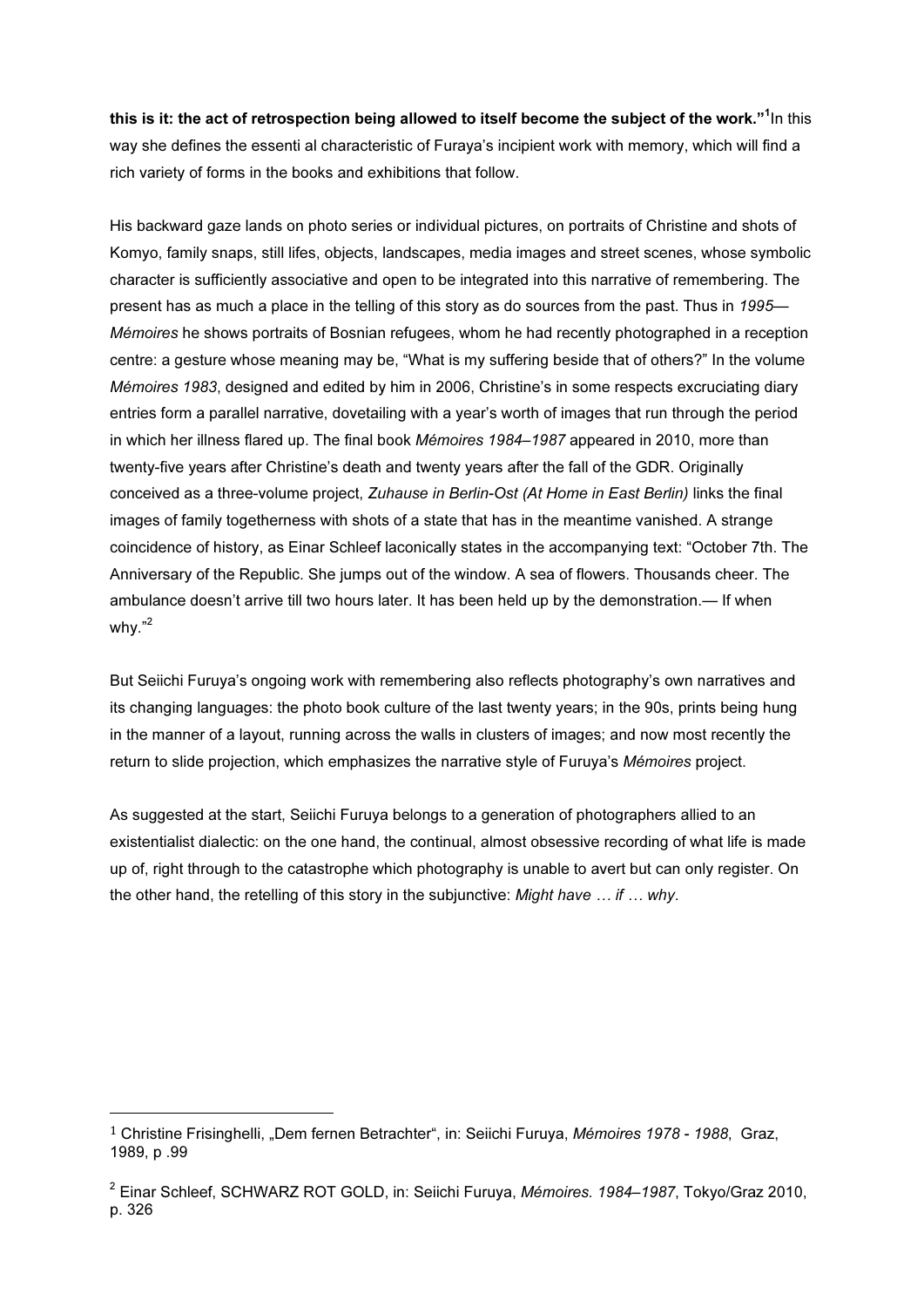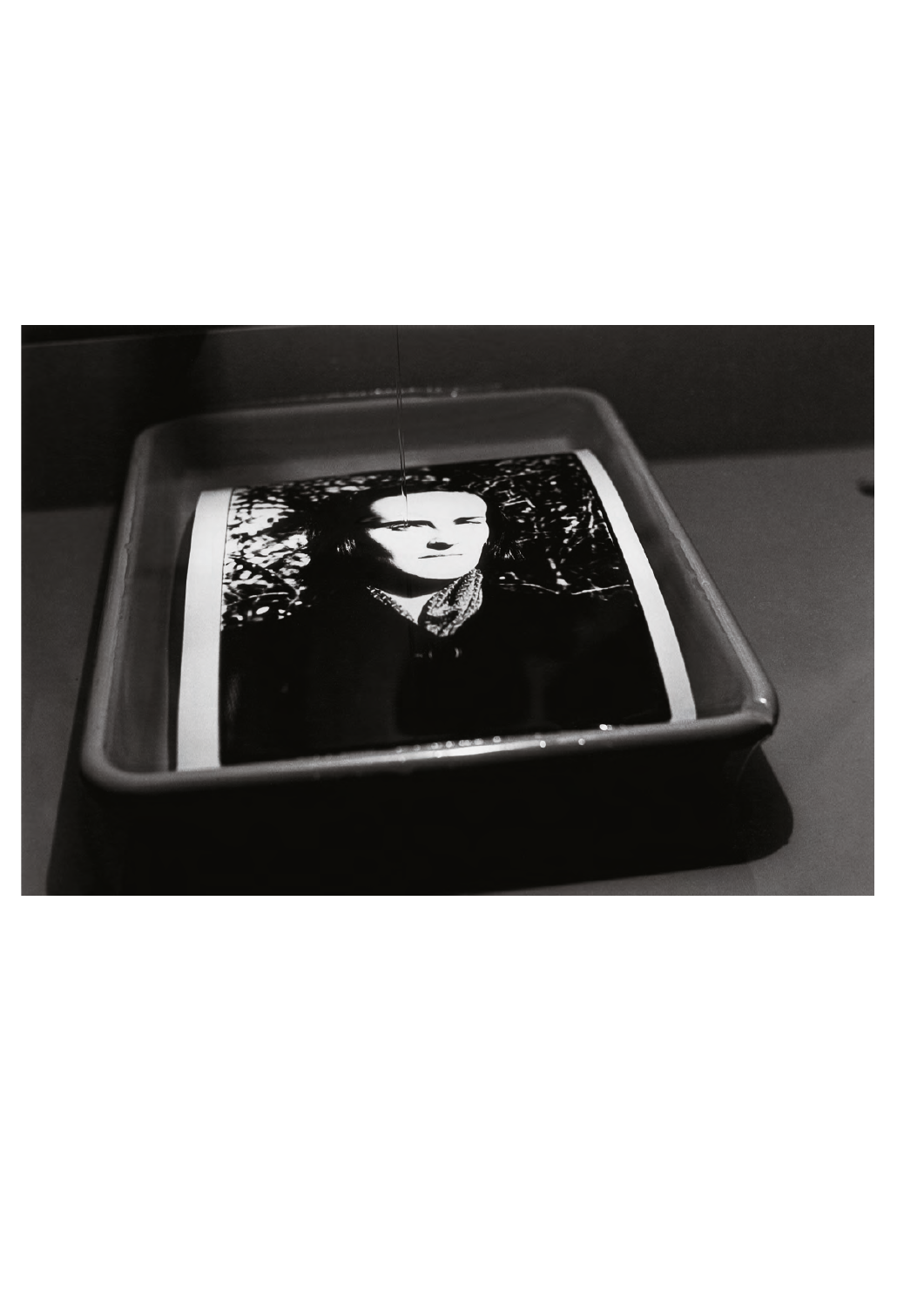## Eine andere Latenz der Fotografie Florian Ebner Florian Ebner

Ein fotografischer Abzug schwimmt in der Laborwanne, an die Oberfläche gespült durch die Strömung des laufenden Wassers. Kurz zuvor erst wurde das Bild sichtbar, durch Belichtung, Entwicklung, Fixierbad. In den Bilderzählungen Seiichi Furuyas ist diese Fotografie eine Metapher für die Erinnerung, Ausdruck eines anderen latenten Bildes der Fotografie, das nicht chemisch ist, sondern durch Empathie belebt wird.

Für junge Fotografinnen und Fotografen ist es ein wichtiger Prozess zu verstehen, wann das Persönliche und das Subjektive relevant für Andere werden. In welcher Form erzählt man vom eigenen Leben? Löst sich vielleicht das Versprechen der Fotografie, authentisch zu sein, erst dann ein, wenn es um die Darstellung der selbst gemachten Erfahrung geht? Von der Trauer des Verlusts berichten die Videos und späten Fotoarbeiten von Robert Frank, von der destruktiven Kraft der Liebe die frühe Diainstallation von Nan Goldin. Die Kraft von Seiichi Furuyas Werk hingegen geht von einer besonderen Verbindung aus: Zum einen zeigt es sich verletzlich und nackt, indem er die persönliche Katastrophe seiner Existenz offen zum Gegenstand der Arbeit macht. Doch zugleich erschöpft sich dieser subjektive Blick nicht in der biografischen Dimension, schließt sich nicht darin ein. Vielmehr ist es der wahre Bezugspunkt, der existentielle Maßstab, an dem der Blick auf die politische, soziale, historische Wirklichkeit neu vermessen wird.

Nach Studien der Architektur und Fotografie verlässt Seiichi Furuya 1973 sein Heimatland, kehrt aus Protest dem fortschritthungrigen und geschichtsvergessenen Japan den Rücken, zieht mit der transsibirischen Eisenbahn in Richtung Westen, landet schließlich in Österreich. An dieser Stelle der alten Welt, an der Grenze von West nach Ost, spürt er in fotografischen Serien und Einzelbildern der politischen Zerrissenheit des Kontinents nach, seinen religiösen Resten und seiner historischen Schuld. 1978 lernt er seine spätere Frau Christine Gössler kennen, die er unaufhörlich, fast fieberhaft fotografieren wird. Ein Sohn kommt auf die Welt, eine Familie entsteht, es folgt der Aufbau einer Existenz als Fotograf, später als Übersetzer in der DDR, überschattet von der psychischen Erkrankung der jungen Frau, die Schauspielerin werden will. Als sich Christine 1985 in Berlin-Ost das Leben nahm, musste das Leben weitergehen.

Auch Seiichi Furuyas fast tägliche fotografische Praxis setzte sich fort, zunächst in Berlin-Ost, wo er und sein Sohn Komyo noch bis Ende 1987 lebten und wo er den Zustand eines maroden Staates festhielt, der sich hinter operettenhaften Inszenierungen verbarg. Später kehrten sie nach Graz zurück. Vielleicht veränderte sich durch den Tod von Christine weniger seine Fotografie – mit ihrem Verschwinden begann er Bilder von ihr zu fotografieren – als vielmehr die Betrachtungsweise der Bilder. Dienten ihm Fotografien zuvor, seine Verwunderung und seine Verstörung gegenüber der Welt, in der er lebte, festzuhalten und in den Porträts seiner Frau ein Stück weit seine Liebe und Obsession zu verstehen, so wurden diese Bilder nun Elemente einer Erzählung, einer großen Rückschau, die diese Ebenen miteinander verwob.